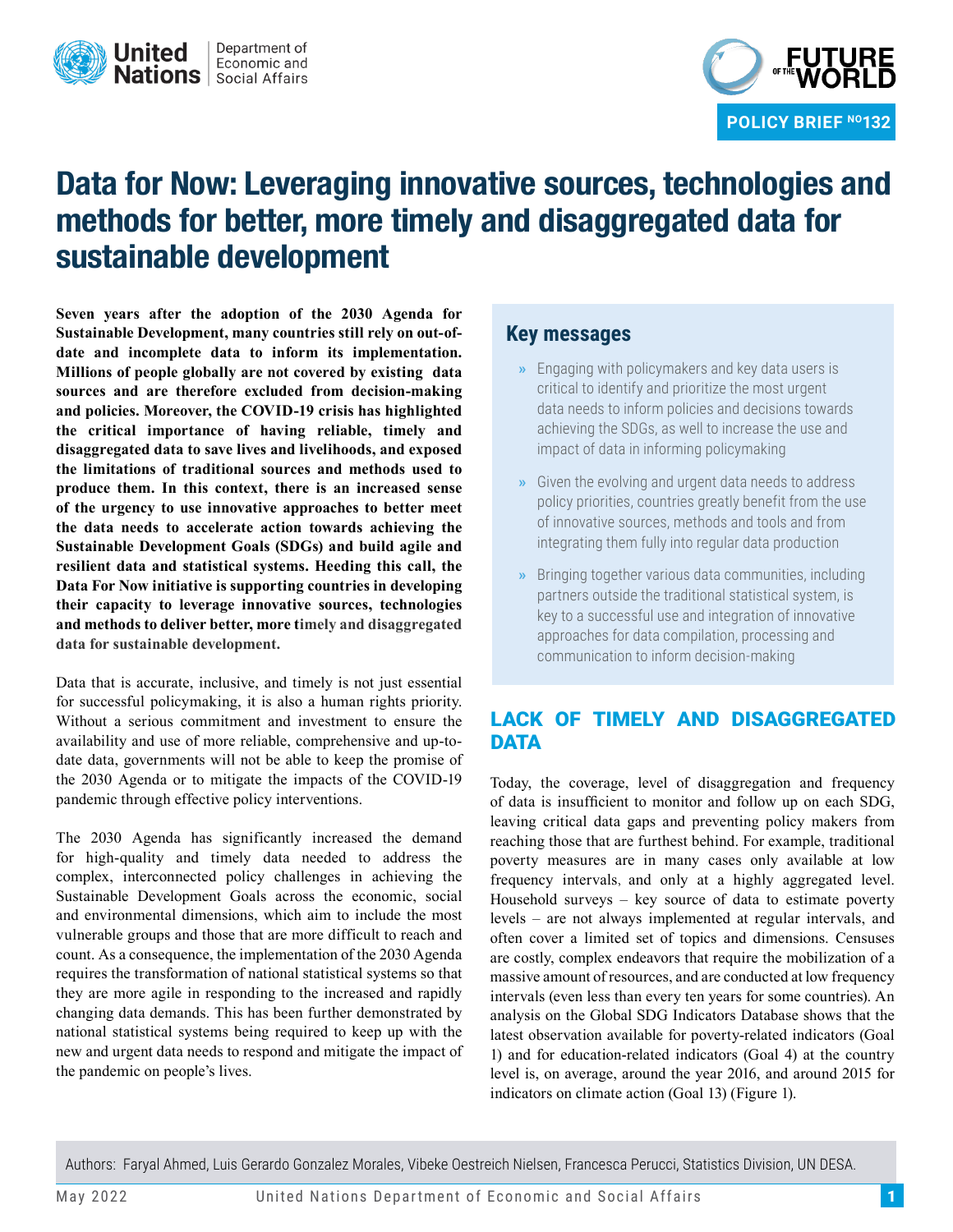Figure 1: The most recent year of available data for SDG indicators (weighted average), by Goal



#### RESPONDING TO THE URGENT DATA NEEDS FOR THE 2030 AGENDA

The *Data for Now* initiative was launched by UN Deputy-Secr[etary General Amina Mo](https://unstats.un.org/capacity-development/data-for-now)hammed in 2019 to help develop countries' capacities to respond to the urgent data needs for local and national policy and decision-making to achieve the 2030 Agenda. The initiative is co-led by four core partners, including UN DESA's Statistics Division (UNSD), the World Bank's Development Data Group (WB), the Global Partnership for Sustainable Development Data (GPSDD), and the Thematic Research Network on Data and Statistics of the Sustainable Development Solutions Network (SDSN TReNDS). It supports national statistical systems in participating countries to leverage innovative sources, technologies and methods for the streamlined production and dissemination of better, more timely and disaggregated data for sustainable development.

In doing so, the initiative works with local, regional and global partners from intergovernmental organizations, academia, civil society, the private sector and project-based technical consultants to provide data solutions for priorities defined by countries – a key guiding principle – through a national consultative process. The initiative emphasizes that the implementation of solutions should be in line with the Fundamental Principles of Official Statistics, following key d[ata quality, privacy and](https://unstats.un.org/unsd/dnss/gp/FP-New-E.pdf)  [confidentiality stand](https://unstats.un.org/unsd/dnss/gp/FP-New-E.pdf)ards, while leading to production-ready solutions that lead to regular production of official statistics following a testing phase. These data solutions can be further expanded to more countries by making technical materials available online for increased efficiency and value addition. See Figure 2 for a full list of the initiative's [guiding principles.](https://unstats.un.org/capacity-development/data-for-now/data-for-now-guiding-principles)

Figure 2: Data For Now guiding principles



## ENGAGING WITH DECISION-MAKERS TO PRODUCE DATA THAT MEET COUNTRY POLICY NEEDS

Engaging with policymakers and diverse data users is not only important to identify policy priorities at the inception phase of the [data value chain](https://opendatawatch.com/reference/the-data-value-chain-executive-summary/), but also throughout the process to increase the use and the impact of data in informing policymaking. Several national statistical offices (NSO) already engage effectively with policymakers. Palestine's Central Bureau of Statistics, for instance, conducts [user-producer dialogues](https://unstats.un.org/capacity-development/data-for-now/presentations/PCBS_Palestine.pdf) to introduce statistical activities and understand user needs. The United Kingdom's Office of National Statistics has embedded [policy liaisons](https://unstats.un.org/capacity-development/data-for-now/presentations/ONS_UK.pdf) in teams across the central government, such as its COVID-19 Taskforce, its Levelling Up Task Force, and its Supply Chains Unit, to ensure data and evidence are central to the policy process. Similarly, the Ghana Statistical Service, under its [Data For Accountability project](https://unstats.un.org/capacity-development/data-for-now/presentations/Ghana.pdf), provides trainings to parliamentarians and to statistical office's top and middle-level managers to strengthen capacity to use data for monitoring progress of the 2030 Agenda.

This user-centric approach is embodied in the implementation of the Data For Now initiative, guided by [its principle](https://unstats.un.org/capacity-development/data-for-now/data-for-now-guiding-principles) 10, which states that "All partners are committed to first and foremost address the needs of the users of the data, adhering to national priorities and decision-making needs." The initiative defines the activities based on the goals prioritized by each country through [engagement with users of data.](https://unstats.un.org/capacity-development/data-for-now/engaging-with-decision-makers-to-produce-data-that-meet-country-policy-needs.cshtml) For instance, in Senegal, UNSD, under the Data For Now initiative worked closely with the country's national statistical office (ANSD) and its vast national statistical system at the inception of the project to identify 5 priority areas to fill data gaps. Following this, a workplan was agreed upon in consultation with ANSD to develop solutions and build in-house national capacity for sustainability to fill those data gaps. In Bangladesh, with support from the UN Resident Coordinator Office, the project brought together key government counterparts to identify and address the need to have geographically disaggregated poverty estimates to inform decision-making.

#### INNOVATIVE APPROACHES TO ADDRESS PRIORITY DATA GAPS

National Statistical Offices, in collaboration with national and international partners, are increasingly using innovative approaches to fill priority data gaps. These approaches use various sources of data, including non-traditional data, hosted by various entities, with application of advanced methodologies to transform and produce data in a usable format to inform decision-making. For instance, Norway's national statistical office uses [web scraping](https://unstats.un.org/capacity-development/data-for-now/presentations/Norway.pdf) to extract and transform unstructured data from online stores to obtain price data to measure consumer index. Indonesia's national statistical office processes [mobile](https://unstats.un.org/capacity-development/data-for-now/presentations/Indonesia.pdf)  [positioning data](https://unstats.un.org/capacity-development/data-for-now/presentations/Indonesia.pdf) to increase coverage and timeliness of tourism data, thus producing collective anonymous statistics that capture